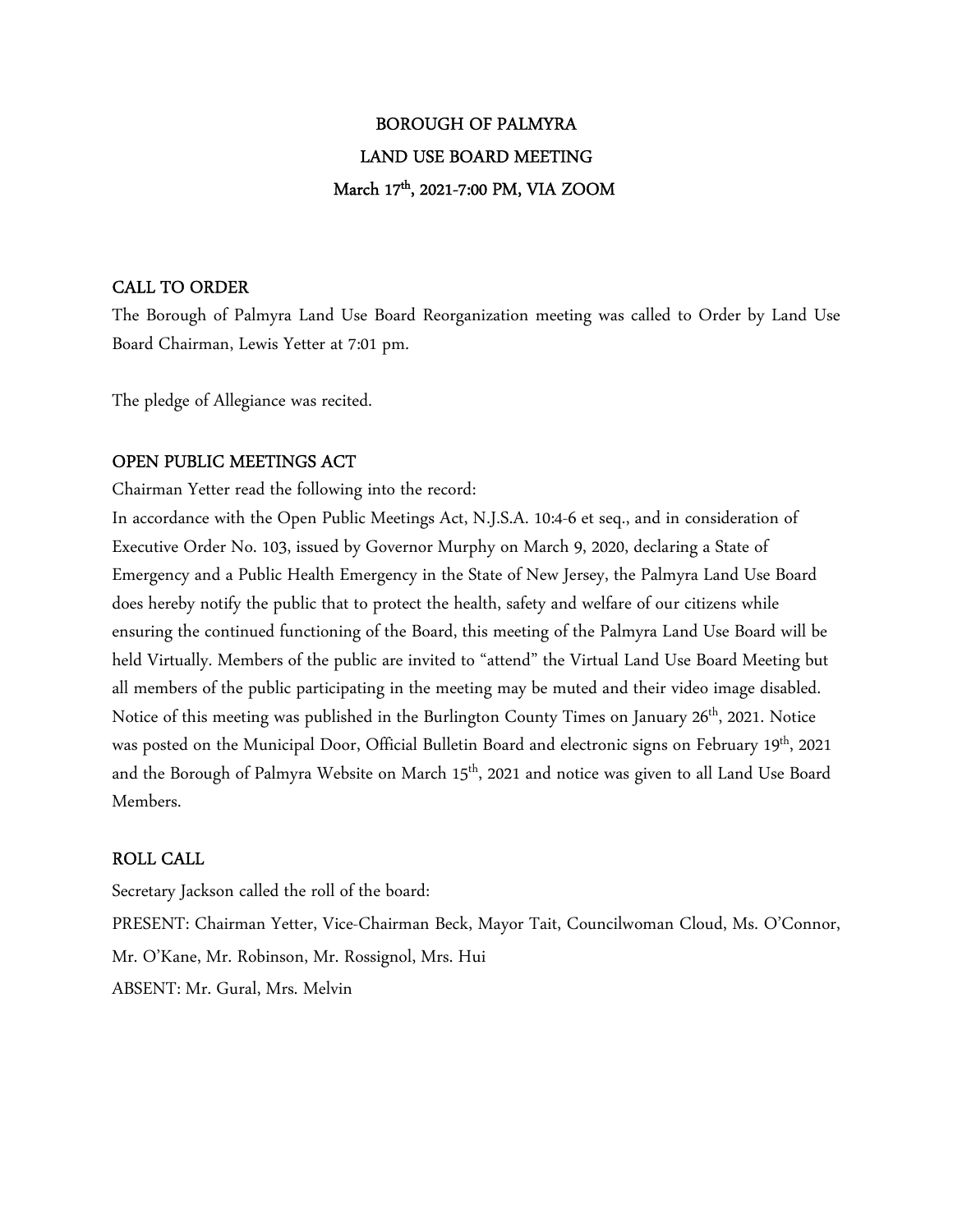#### APPROVAL OF THE MINUTES

Chairman Yetter asked if there were any questions or comments regarding the November 18th, 2020 Land Use Board Meeting minutes. Hearing none, he requested a motion to approve the minutes as written. Mayor Tait made the motion to approve the minutes as written and Vice Chairman Beck second the motion. Chairman Yetter asked for a call of the roll.

#### At the call of the roll the vote was as follows:

AYES: Chairman Yetter, Vice-Chairman Beck, Mayor Tait, Councilwoman Cloud, Ms. O'Connor, Mr. O'Kane, Mr. Robinson, Mr. Rossignol, Ms. Hui NAY: None

Chairman Yetter asked if there were any questions or comments regarding the February 17<sup>th</sup>, 2021 Land Use Board Meeting minutes. Hearing none, he requested a motion to approve the minutes as written. Councilwoman Cloud made the motion to approve the minutes as written and Vice Chairman Beck second the motion. Chairman Yetter asked for a call of the roll.

#### At the call of the roll the vote was as follows:

AYES: Chairman Yetter, Vice-Chairman Beck, Mayor Tait, Councilwoman Cloud, Mr. O'Kane, Mr. Robinson, Mr. Rossignol, Ms. Hui NAY: None Abstain: Ms. O'Connor

#### **CORRESPONDENCE**

Borough Council - Ordinance 2021-5 An Ordinance Amending the Borough of Palmyra Land Development Code Section 158-27(B) and the Route 73 South Redevelopment Plan to Permit Administrative Revies and Approval of Minor Modifications and/or Field Changes Relating to Previously Approved Site Plans (Introduced at March  $1<sup>st</sup>$ , 2021 Meeting of Borough Council the public hearing to be held on April  $5<sup>th</sup>$ , 2021)

## AN ORDINANCE AMENDING THE BOROUGH OF PALMYRA LAND DEVELOPMENT CODE SECTION 158-27(B) AND THE ROUTE 73 SOUTH REDEVELOPMENT PLAN TO PERMIT ADMINISTRATIVE REVIEW AND APPROVAL OF MINOR MODIFICATIONS AND/OR FIELD CHANGES RELATING TO PREVIOUSLY APPROVED SITE PLANS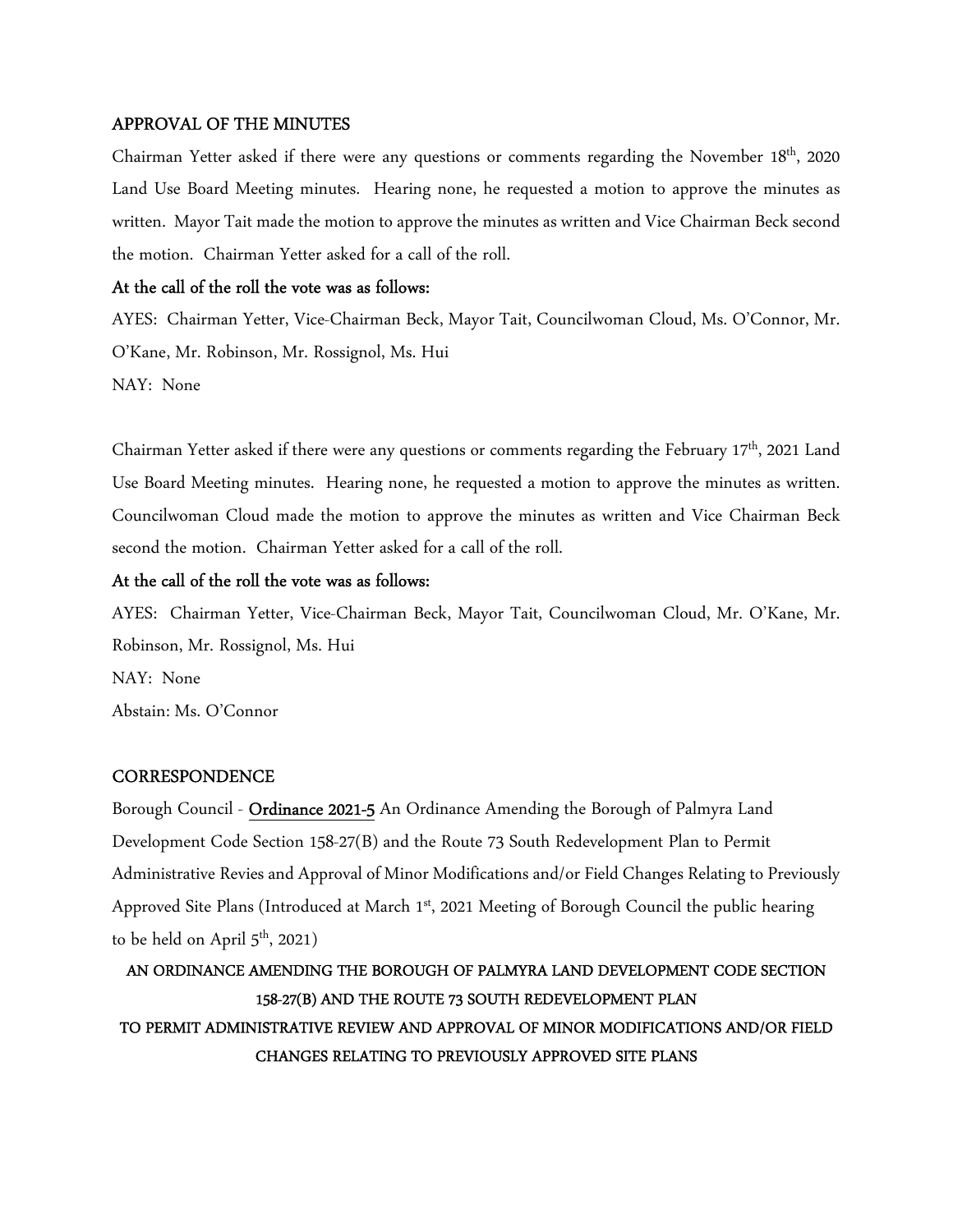WHEREAS, the governing body of the Borough of Palmyra ("Governing Body") adopted Section 158-27(B) of the Land Use Development Code setting forth the categories of development which require site plan approval; and

WHEREAS, the Governing Body adopted the Route 73 South Redevelopment Plan, along with subsequent revisions setting forth the categories of redevelopment which require site plan approval within the Route 73 South Redevelopment Area; and

WHEREAS, it has come to the attention of the Governing Body that it would be prudent to allow for certain types of modifications to previously approved site plans, as hereinafter designated, to be the subject of applications to the Land Use Board engineer for administrative approval so as to expedite the development and redevelopment process and conserve resources of the Governing Body, Land Use Board and developers in certain situations which do not otherwise require full site plan review by the Land Use Board because of the limited nature of the proposed changes to previously approved plans;

 NOW, THEREFORE, BE IT ORDAINED, by the Governing Body of the Borough of Palmyra in the County of Burlington and State of New Jersey as follows:

 1. All of the Paragraphs set forth above as recitals are incorporated herein and made a part hereof;

2. Administrative Approval – the Engineer for the Palmyra Land Use Board shall be and is hereby authorized to grant administrative approval with respect to applications for development and redevelopment with respect to the following:

 A. Modifications or Alterations to site plans, buildings or structures which have previously received site plan approval from the Land Use Board where the Engineer for the Land Use Board determines that such alterations or modifications:

> (i) Will conform to the bulk standards set forth in the Land Development Code or Redevelopment Plan, as amended; and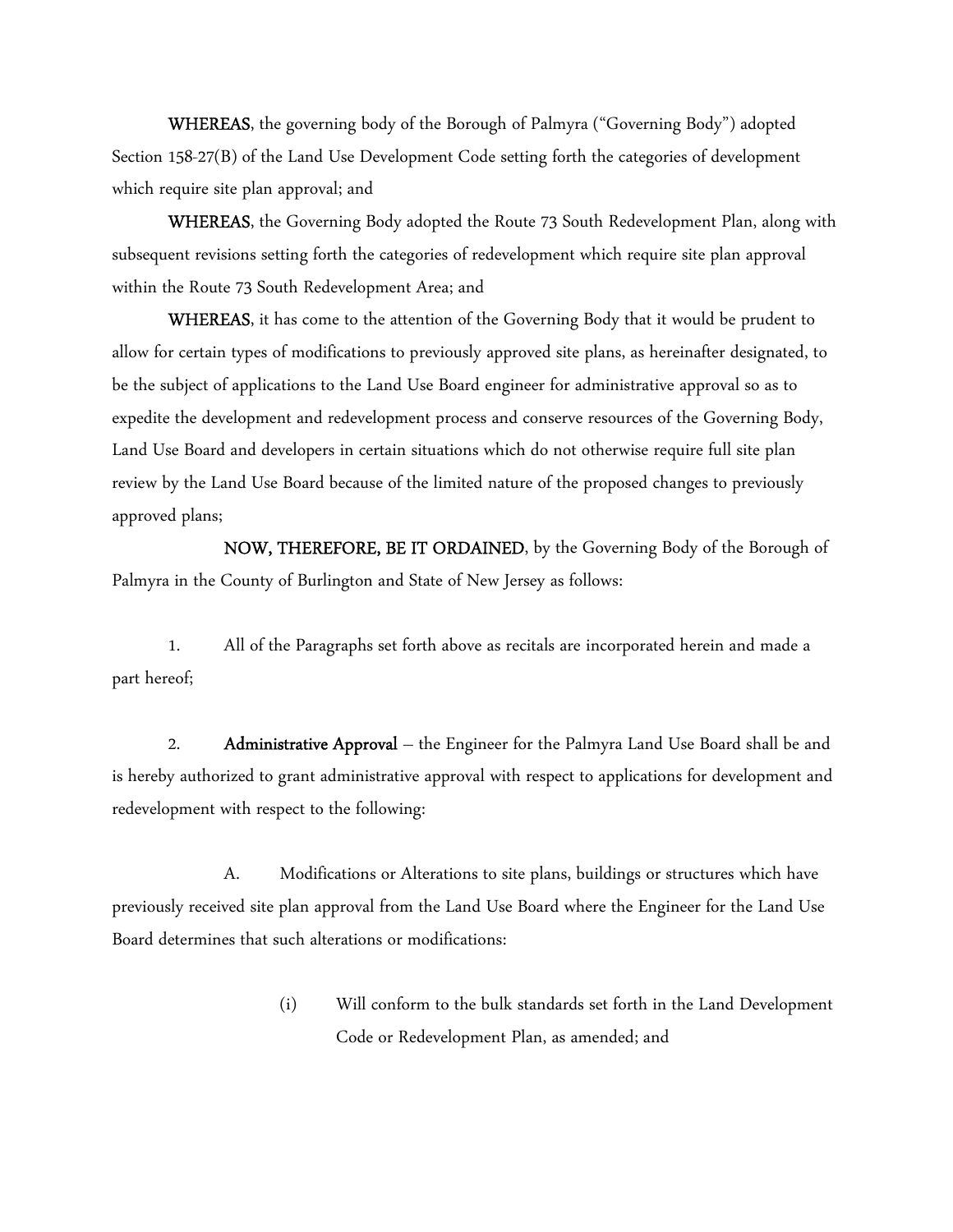- (ii) Will not decrease the number of required off-street parking or loading spaces; and
- (iii) Involves building addition to nonresidential use of 1,000 square feet or 15% of total existing / approved floor area, whichever is less.
- (iv) Will not result in an increase in lot coverage; or
- (v) Other changes to the site plan or project which the Land Use Board Engineer deem sufficiently minor in nature so as not to require review by the Land Use Board

 B. The application is one which seeks approval to phase a previously approved site plan. Minor modifications to the previously approved site plan shall be permitted as part of the phasing plan provided that no such modifications shall result in a violation of any of the bulk criteria set forth in the Land Use Ordinance or Route 73 South Redevelopment Plan, as amended, and each constituent phase for which approval is sought shall provide sufficient supportive infrastructure such as, without limitation, parking, loading, driveways, onsite circulation, stormwater management and any other infrastructure which in the reasonable opinion of the Land Use Board Engineer is necessary to support that constituent phase of development.

 3. The Governing Body is adopting this ordinance in an effort to expedite the approval of minor changes to approved site plans.

 4. Applicants requesting administrative review for minor revisions and/or additions to a site plan shall be required to submit a site plan application. This application shall be limited to the changes proposed and shall provide sufficient information to fully describe the changes proposed. The Land Use Board Engineer shall determine if an administrative remedy is appropriate for each particular case and shall be empowered to grant approval in lieu of Land Use Board action, if the application falls within the above criteria. The filing fee for any application for administrative approval shall be identical to the site plan application fee and the required escrow deposit shall be identical to the escrow that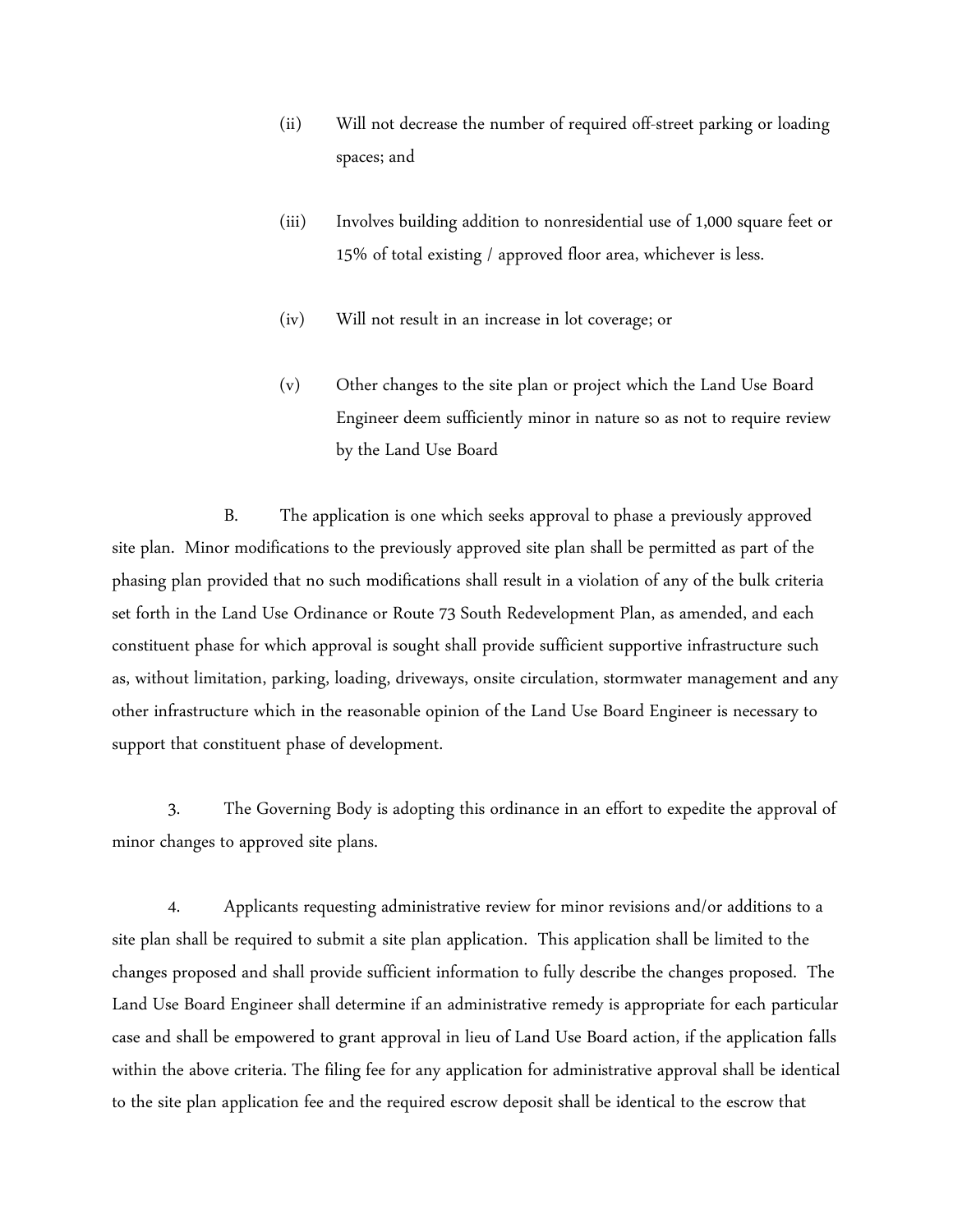would be required for the project as if it were the subject of a site plan application to the Land Use Board.

 All other ordinances or prior portions of the Land Development Code and Route 73 South Redevelopment Plan in conflict or inconsistent with this ordinance are hereby modified to the extent of such conflict or inconsistency.

 This ordinance shall take effect immediately upon final passage and publication according to law.

Chairman Yetter noted the email from Mr. Brewer explaining Ordinance 2021-5, noting in an effort to save time and allow projects to move forward without having to return to the Land Use Board for minor modifications, Mr. Winckowski would handle the minor modifications in the field and notify the Land Use Board of the changes made.

Chairman Yetter indicated on the agenda tonight there is a resolution regarding the consistency of proposed Ordinance 2021-05 with regards to the Master Plan.

Chairman Yetter read Resolution 2021-10 into the record:

# BOROUGH OF PALMYRA LAND USE BOARD RESOLUTION 2021-10 RESOLUTION REGARDING CONSISTENCY OF PROPOSED ORDINANCE 2021-05 WITH MASTER PLAN

WHEREAS, the Borough Council has referred Ordinance 2021-05 "An Ordinance Amending the Borough of Palmyra Land Development Code Section 158-27(B) and the Route 73 South Redevelopment Plan to Permit Administrative Review and Approval of Minor Modifications and/or Field Changes Relating to Previously Approved Site Plans", for review by this Planning Board pursuant to N.J.S.A. 40A:12A-7(e) and the Municipal Land Use Law, N.J.S.A. 40:55D-1, et seq., for review and identification of any provisions that are inconsistent with the Borough's Master Plan and any other matters this Board deems relevant; and

WHEREAS, the Land Use Board has reviewed the aforesaid draft Ordinance and considered the matter at the public meeting held by the Land Use Board on March 17, 2021.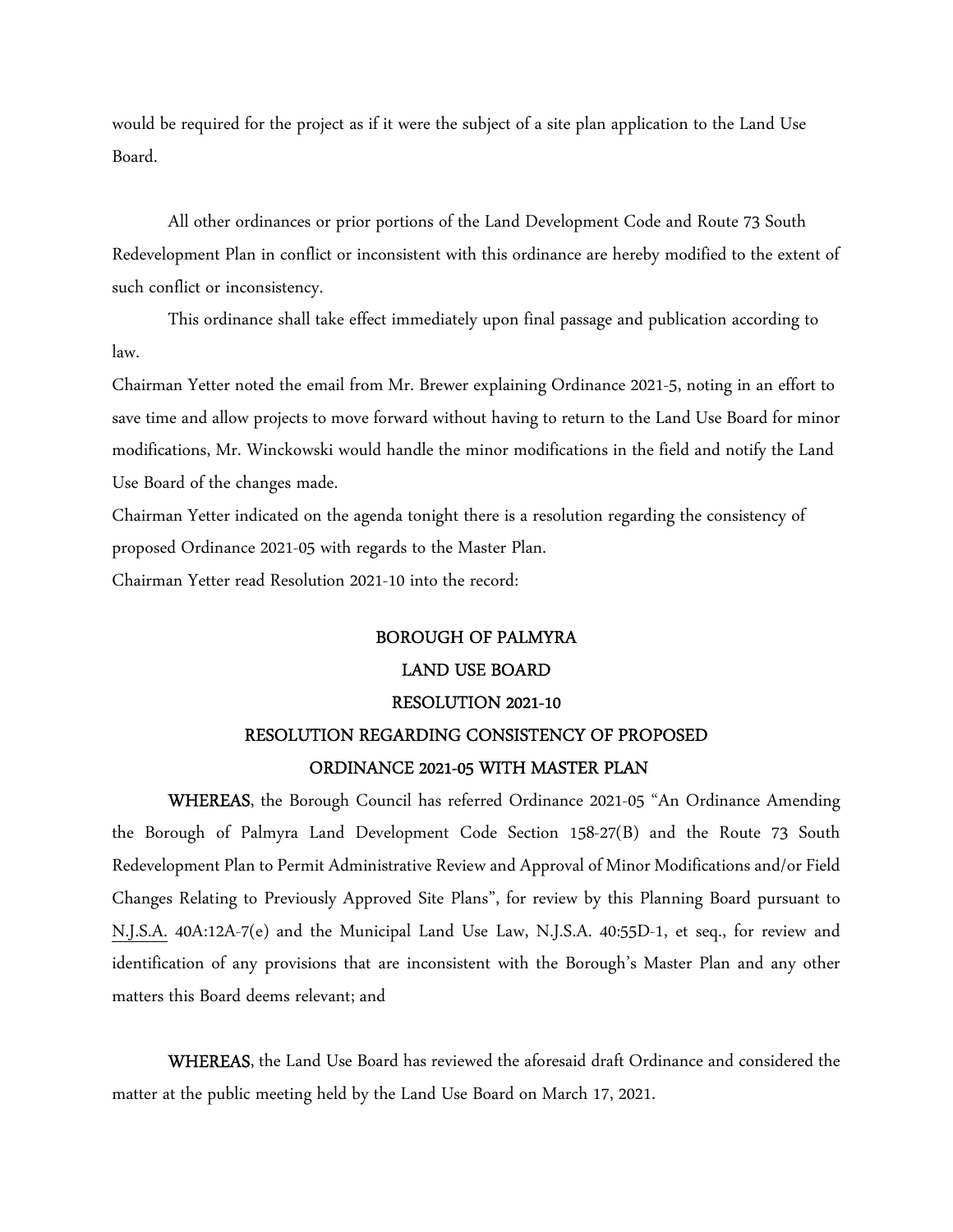NOW THEREFORE, be it resolved by the Land Use Board of the Borough of Palmyra on this 17th day of March, 2021 that the proposed Ordinance 2021-05 is consistent with the Borough's Master Plan and it is the recommendation of the Land Use Board that Ordinance No. 2021-05 be adopted in its current form without revision.

Chairman Yetter asked if there were any comments or questions. Seeing none, Chairman Yetter asked for a motion to approve LUB Resolution 2021-10. Vice-Chairman Beck made a motion to approve LUB Resolution 2021-10. Councilwoman Cloud second the motion. Chairman Yetter asked for a roll call vote. The call of the vote was as follows: AYES: Chairman Yetter, Vice-Chairman Beck, Mayor Tait, Councilwoman Cloud, Ms. O'Connor, Mr. O'Kane, Mr. Robinson, Mr. Rossignol, Ms. Hui NAY: None

#### BOROUGH COUNCIL UPDATES

Councilwoman Cloud indicated she had no updates to report.

Mayor Tait indicated the contractor has begun some pre-work on the Temple Blvd. reconstruction project and it should be in fully construction soon.

#### OLD BUSINESS

No old business

#### PUBLIC COMMENT

Chairman Yetter asked anyone making comments to state their name and address for the record.

Chairman Yetter asked for a motion to open to the public for comment.

Councilwoman Cloud made a motion to open the meeting to the public for comment. Vice Chairman Beck second the motion.

All voted in favor of the motion.

Please state your name and address for the record.